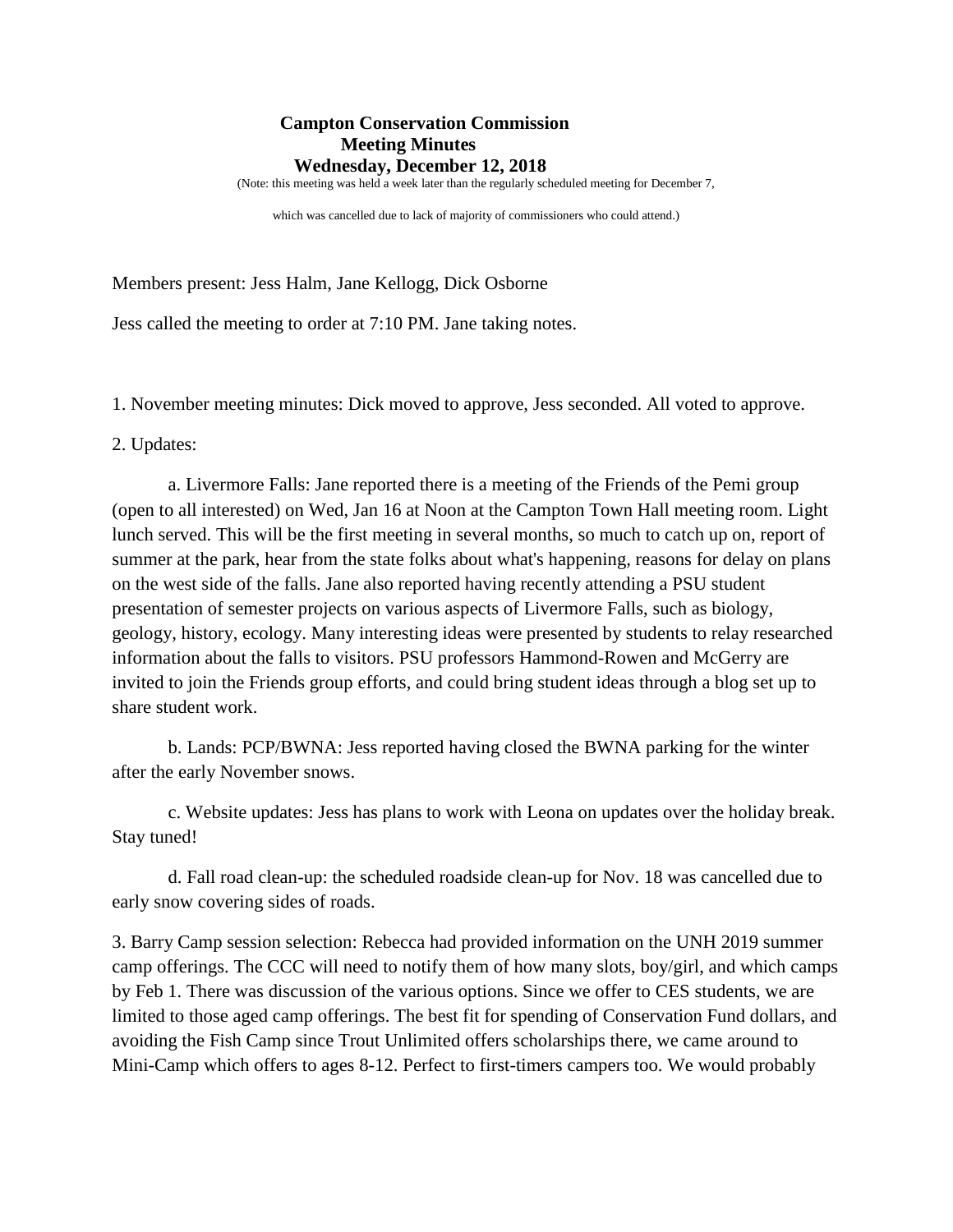offer a camp slot to one boy and one girl. Formal vote by the Commission can be made at the January 2 meeting.

4. Forestry inquiry: Rebecca had reached out to county forester, Jim Frohn with some questions we had about forestry harvesting permitting and how to reach out to landowners who might be considering a cut, to assist in making good decisions for their forest resource. His return email had referenced various state resources like links to Best Management Practices (BMPs) for timber harvesting operations. He also offered his availability to meet with landowners on site to assist with goal-setting and objectives for their forest land, provide them resources, lists of registered loggers, etc. He could also put on a workshop for a group locally if there was interest. We discussed putting together a simple hand-out about forest resource management and harvesting for landowners. Dick and Jane agreed to begin work on this, with a goal of having something ready to have available in March at Town Meeting. It could also be a resource for residents to pick up in town offices.

5. Bog Walk planning: The annual Bog Walk is scheduled for Sunday, Jan. 27: 2:00-4:00. Lea Stewart is again, enthusiastic about being leader for winter tracking on the frozen bog. Jess will contact the Record Enterprise to have it entered into Talk of the Town. Rebecca will be asked to enter in on our Facebook page.

## 6. AOB:

a. A recent email had come from the NHMA and NHACC about a webinar titled "Conservation Fund Best Practices". Scheduled for Wed, Dec. 19. Noon-1:00. Participate online at home, work. Registration through a link in the email. Jane and Dick plan on registering to participate and may gather in a common space to do so. There was also discussion about involving others in town, like Carina and Selectboard members, especially since they had brought up some questions about the Conservation Fund when Shannon presented our 2019 budget to them on Nov. 19. Jane will follow up with Carina to see if a) she received the webinar notice and b) if Selectboard members could be encouraged to take advantage of the opportunity to learn more about fiduciary obligations of the CC over the fund, what it can be spent on, disbursement of funds, etc.

b. Conservation Matters article: December is the SLA's turn. Ours will be next month. Ideas were tossed around. Decision will be made at the Jan. 2 meeting, with article due by the second week of the month.

c. Dick reported having attended a UNH workshop on climate change. Most focused on the seacoast/Great Bay area, and alternative power generation, but he's going to review information received at the workshop for information about forest changes anticipated due to climate change. This could be useful to those in this area.

## 7. Mail: